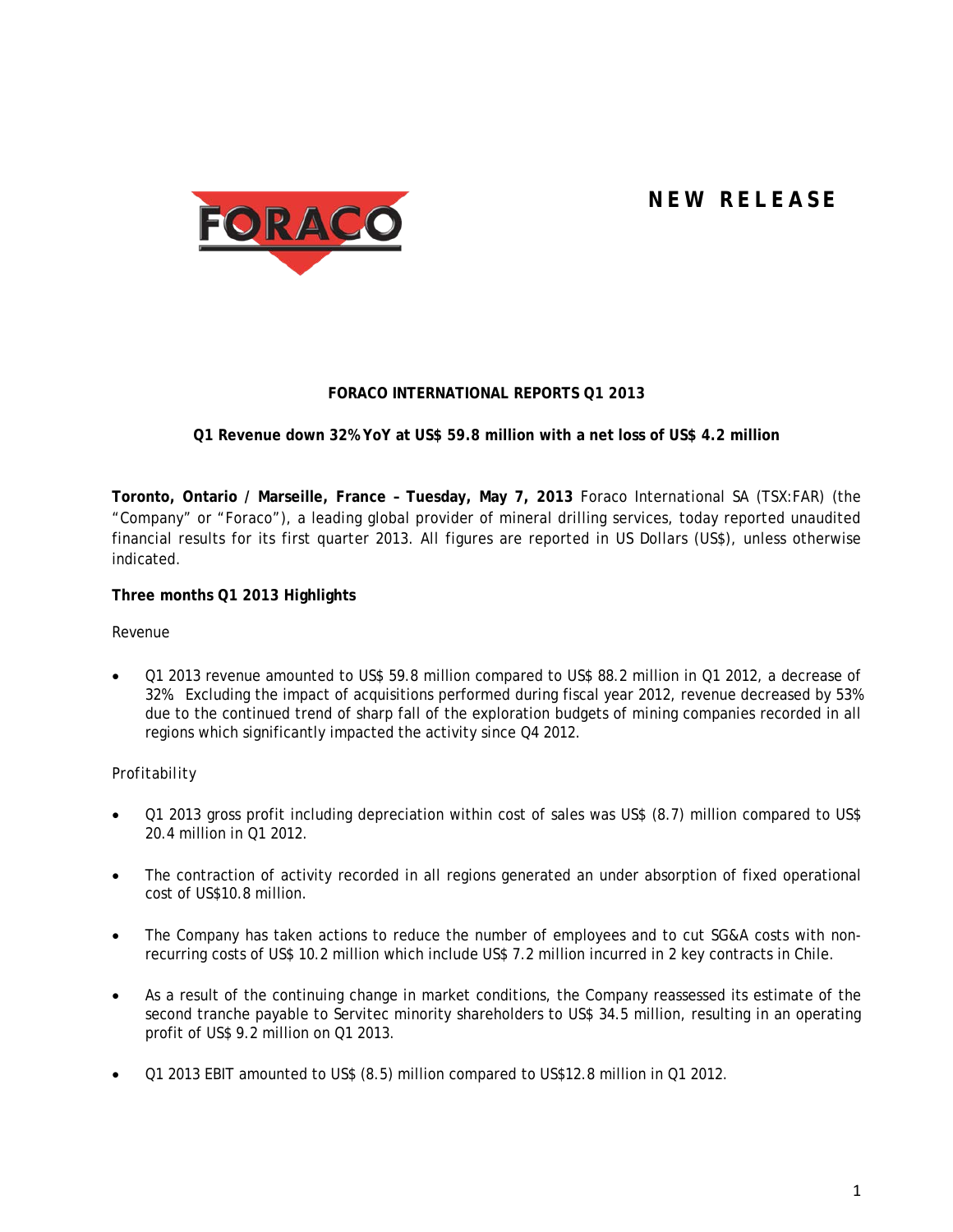"The downward trend in the market has continued into Q1 with further customer project cutbacks, drilling campaign deferrals and cost cutting exercises. Our utilization rate contracted again and reached a low of 37% for the quarter, almost half that of a year ago. The current market conditions do not show clear indications of a significant near term recovery, although we do expect an improved utilization in the next two quarters given our latest rig plan. Faced with this uncertain situation and only short term visibility, we are focusing on delivering the best quality of service, seizing opportunities to provide additional services to our existing customers, reinforcing the cross fertilization between our business units and developing our activity in targeted countries", said Daniel Simoncini, Chairman and co-CEO of Foraco. "Despite this difficult environment, we are engaged in business development actions which we expect to have a positive impact on the utilization of our equipment, as we do observe interesting opportunities occurring in the markets."

"During the quarter, revenue fell by 32% compared to Q1 2012. The US\$ 10.8 million under-absorption of fixed operational costs related to lower activity together with additional losses on the two troubled contracts in Chile resulted in a negative gross profit of US\$ 8.7 million. This result specifically includes US\$ 10.2 million relating to non-recurring costs. Our focus on reducing costs is being reinforced, capex has been further reduced and working capital is being scrutinized closely" commented Jean-Pierre Charmensat, co-CEO and Chief Financial Officer. "As a consequence of the change in market conditions, we have further reduced the debt associated with the Servitec minority shareholders' from US\$ 44.4 million to US\$ 35.2 million. As at March 31, 2013, our net debt amounts to US\$ 139.6 million. This represents a debt to equity ratio of 0.65. Our short term facilities (used and unused) amount to US\$ 107.7 million, out of which US\$ 37.0 million was used. We will continue to focus on aligning our cost structure to the changing market."

#### **Acquisitions of businesses**

#### **Servitec**

On April 20, 2012, the Company completed the acquisition of a 51% shareholding in WFS Sondagem S.A. ("Servitec"), a Brazilian drilling service provider, for an amount of US\$ 44.2 million through a combination of US\$ 20.2 million in cash and 4,816,509 Foraco shares at US\$ 4.99 each representing US\$ 24.0 million. As part of this agreement, the Company has an option to acquire, and the current minority shareholders of Servitec have an option to sell, the remaining 49% after three years. The corresponding purchase consideration will depend upon a formula based on the average 2012, 2013 and 2014 EBITDA of Servitec and on the net cash as at December 31, 2014. A first estimate at transaction date of the present value of the amount payable was US\$ 57.0 million. As a result of the change in market conditions in the last part of FY 2012, the Company has revised this estimate and adjusted the amount payable to US\$43.7 million as at December 31, 2012. The further deterioration of these market conditions in the first part of 2013 led the Company to reassess the present value of the amount payable. In accordance with IFRS 3, the adjustment amounting to US\$ 9.2 million has been accounted for within other operating income in Q1 2013. The best estimate of the present value of the amount payable is US\$ 34.5 million as at March 31, 2013.

Servitec has been consolidated into the Foraco International financial statements since April 20, 2012. The financial statements for the three month period ended March 31, 2012 did not include the contribution of Servitec.

#### **John Nitschke Drilling**

On November 19, 2012, the Company acquired a 100% shareholding in John Nitschke Drilling, ("JND"), an Australian drilling service provider, through a combination of AU\$ 30 million (US\$ 31.2 million) in cash, an earn out amount and 6,000,000 warrants giving the right to acquire, for no additional consideration, 6,000,000 Foraco International shares, with the possibility to issue up to an additional 1,000,000 warrants depending on certain market conditions. The warrants will be automatically convertible on the occurrence of certain events on or after 9 months from the closing date.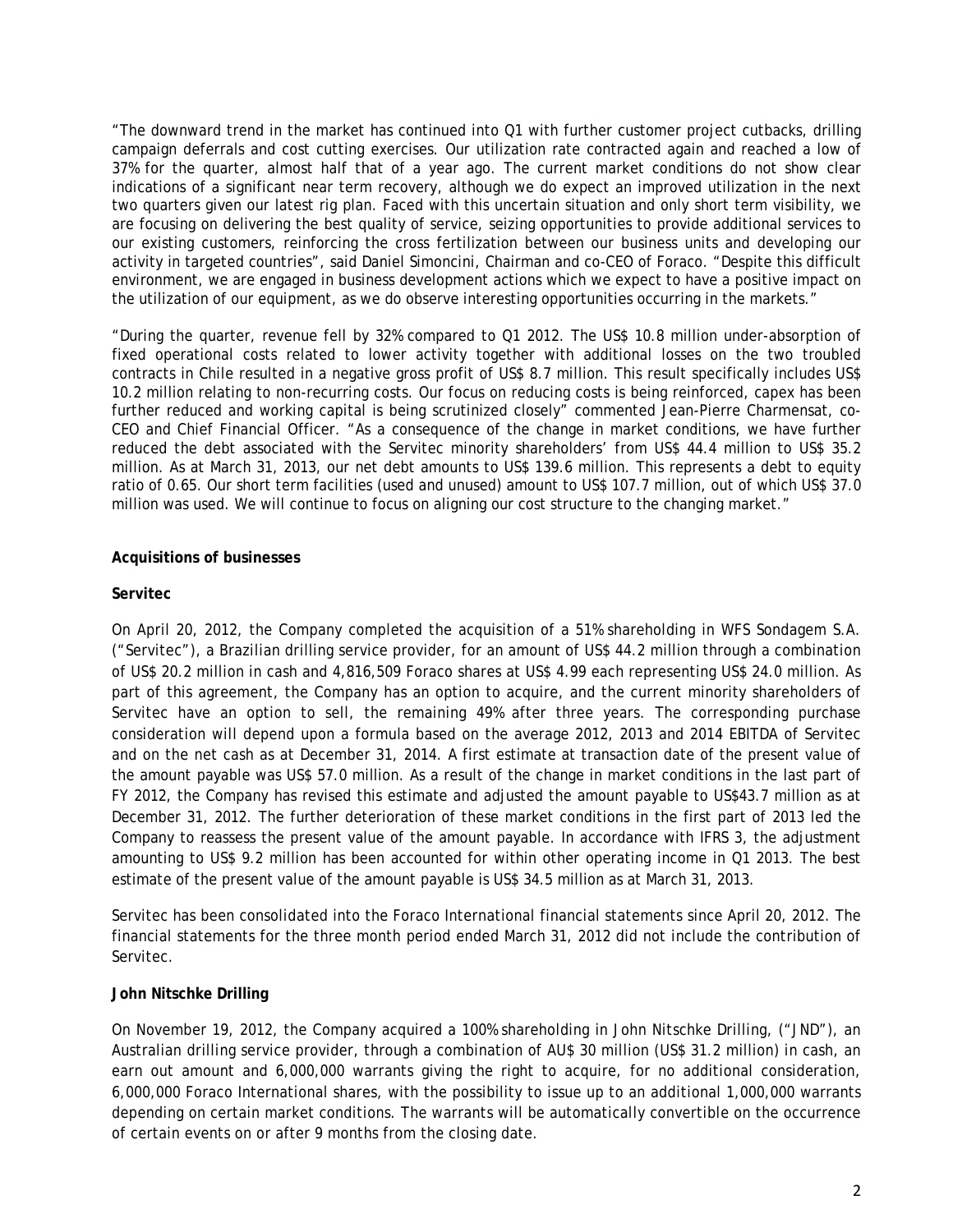JND has been consolidated into the Foraco International financial statements since November 19, 2012. The financial statements for the three month period ended March 31, 2012 did not include the contribution of JND.

### **Selected financial data**

|                                                                                                                  | 2013      | 2012   |
|------------------------------------------------------------------------------------------------------------------|-----------|--------|
| <b>Revenue</b>                                                                                                   | 59,795    | 88,163 |
| Gross profit $/(loss)$ (1)                                                                                       | (8,741)   | 20,383 |
| As a percentage of sales                                                                                         | $-14.6\%$ | 23.1%  |
| <b>EBITDA</b>                                                                                                    | 2,134     | 21,337 |
| As a percentage of sales                                                                                         | 3.6%      | 24.2%  |
| <b>Operating profit</b> / (loss)                                                                                 | (8, 483)  | 12,842 |
| As a percentage of sales                                                                                         | $-14.2\%$ | 14.6%  |
| <b>Profit</b> / (loss) for the period                                                                            | (4,170)   | 9,102  |
| <b>EPS</b> (in US cents)                                                                                         |           |        |
| Basic                                                                                                            | (3.66)    | 11.97  |
| Diluted                                                                                                          | (3.66)    | 11.83  |
| EPS (in US cents) including the impact of the considered acquisition of the non-controlling interest of Servitec |           |        |
| Basic                                                                                                            | (2.64)    | 11.97  |
| Diluted                                                                                                          | (2.64)    | 11.83  |

**(1) includes amortization and depreciation expenses related to operations**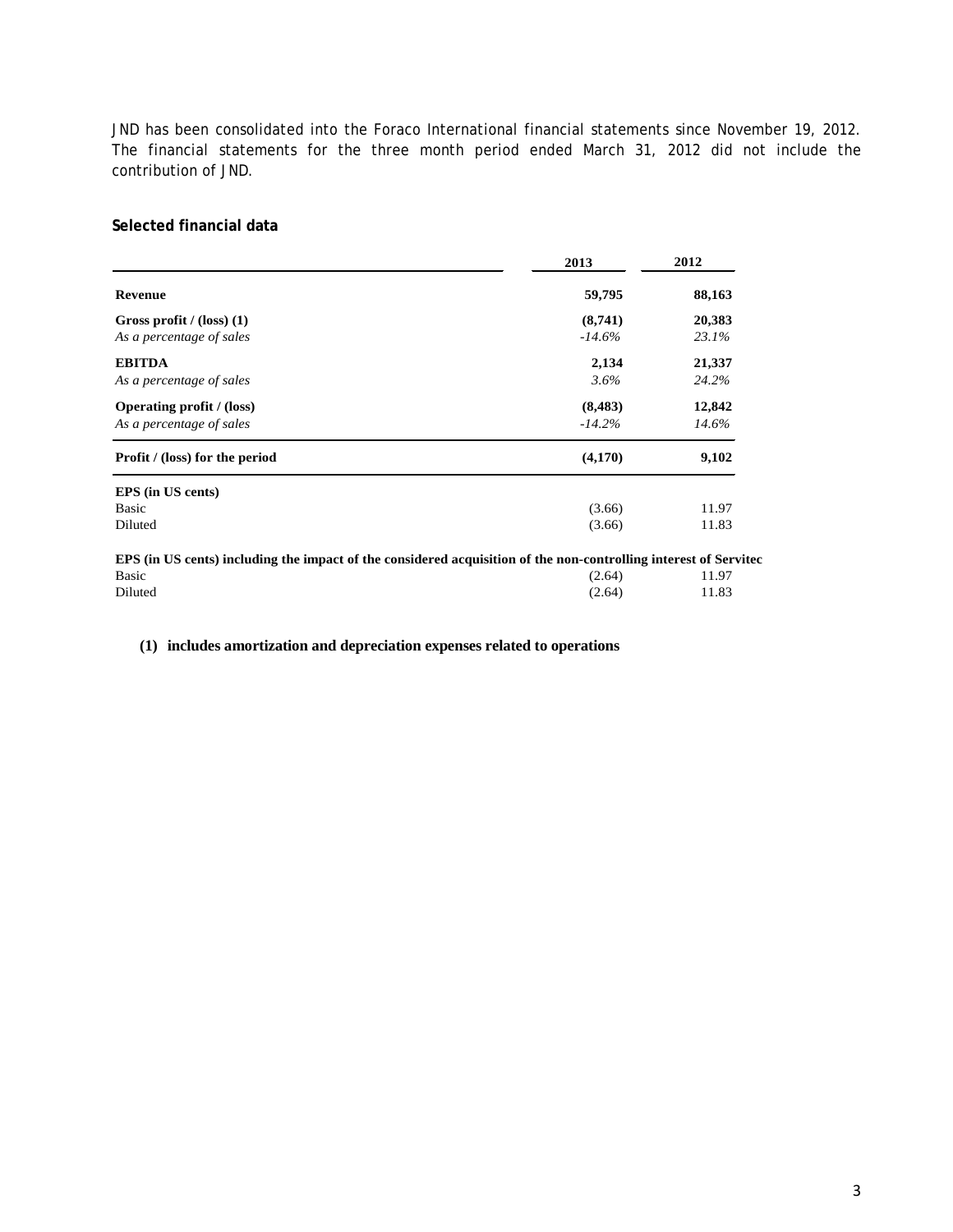## **Financial results**

#### *Revenue*

| (In thousands of US\$)<br>(unaudited) | O1 2013       | $%$ change  | <b>O1 2012</b> |
|---------------------------------------|---------------|-------------|----------------|
| <b>Reporting segment</b>              |               |             |                |
|                                       | 57,559        | $-31\%$     | 83,028         |
|                                       | 2,236         | $-56%$      | 5,135          |
|                                       | <u>59,795</u> | $-32%$      | <u>88,163</u>  |
| Geographic region                     |               |             |                |
|                                       | 24,451        | $-34\%$     | 37,297         |
| Europe, Middle East and Africa        | 13,279        | $-48%$      | 25,335         |
|                                       | 11,135        | $-32\%$     | 16,449         |
|                                       | 10,930        | 20%         | 9,080          |
|                                       | <u>59,795</u> | <u>-32%</u> | <u>88,163</u>  |

Since Q3 2012, Europe, Africa and Middle East have been grouped into one geographic region for management and reporting purposes (EMEA). Previously, Africa and Europe were presented separately.

Q1 2013 revenue amounted to US\$ 59.8 million compared to US\$ 88.2 million in Q1 2012, a decrease of 32%. Excluding the impact of acquisitions performed during fiscal year 2012, revenue decreased by 53% due to the continued trend of sharp fall of the exploration budgets of mining companies recorded in all regions which significantly impacted the activity of Q1 2013.

Revenue in South America amounted to US\$ 24.5 million in Q1 2013 (US\$ 37.3 million in Q1 2012), a decrease of 34%. Excluding the acquisition of Servitec in Brazil during Q2 2012, revenue decreased by 64%.

In EMEA, revenue decreased by 48%, from US\$ 25.3 in Q1 2012 to US\$ 13.3 million in Q1 2013. This is mainly due to reduced activity levels in Africa (60%) partially compensated by new contract in France and an increase of 34% in Russia.

Revenue in North America decreased by 32%, from US\$ 16.4 million in Q1 2012 to US\$ 11.1 million in Q1 2013. This decrease was mainly due to delays in the restart of long term contracts in Ontario which were suspended in October 2012.

In Asia-Pacific, Q1 2013 revenue amounted to US\$ 10.9 million, an increase of 20% compared to Q1 2012 as a result of the integration of JND activity since November 19, 2012. Excluding this acquisition, revenue decreased by 54% compared to Q1 2012.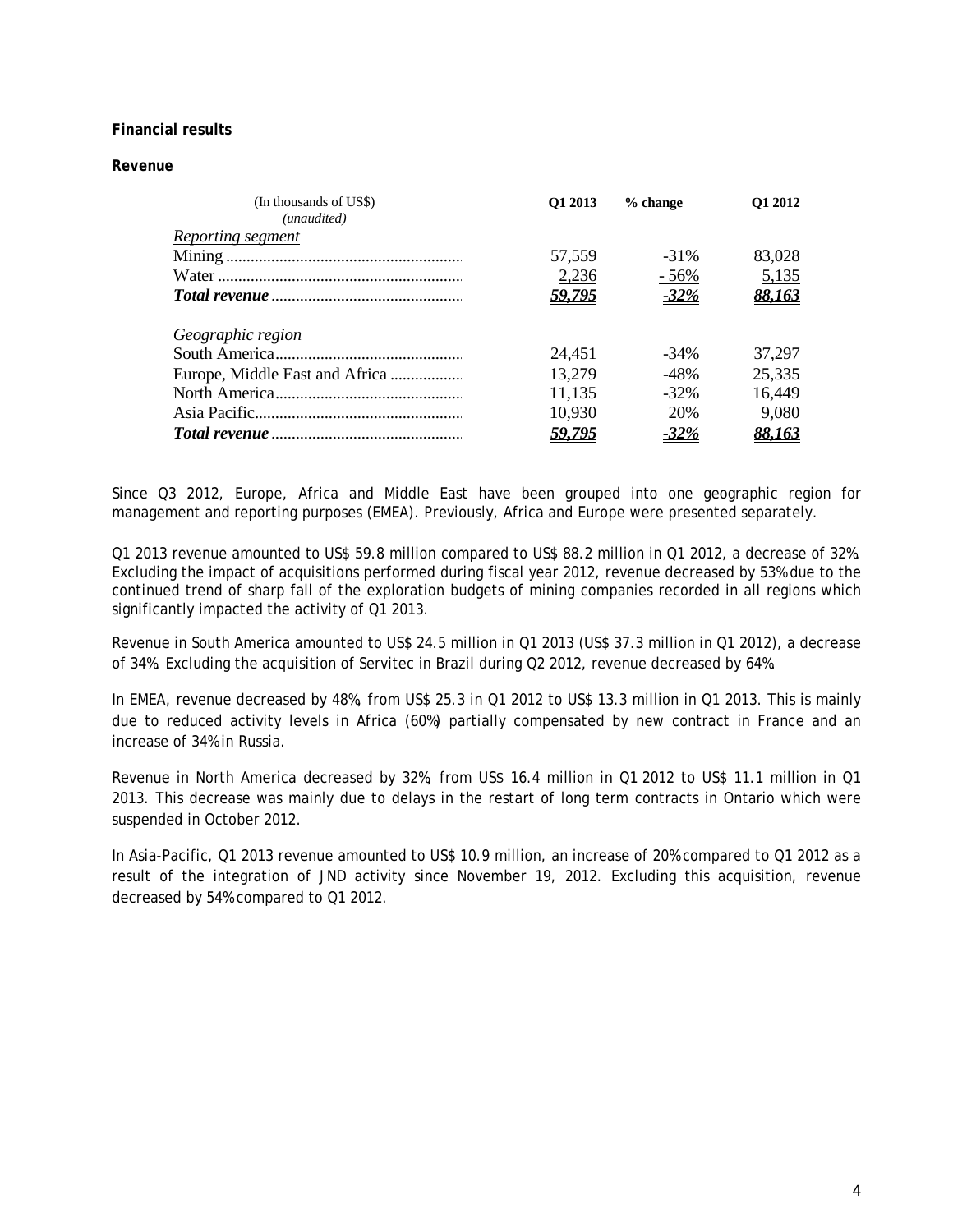#### *Gross profit*

| (In thousands of US\$) | O1 2013 | $%$ change | <b>O1 2012</b> |
|------------------------|---------|------------|----------------|
| (unaudited)            |         |            |                |
| Gross profit           |         |            |                |
| Reporting segment      |         |            |                |
|                        | (8,668) | -146%      | 18,808         |
|                        | (73)    | $-105\%$   | 1,575          |
|                        | (8.741) | -143%      | <u>20,383</u>  |

Q1 2013 gross profit including depreciation within cost of sales was US\$ (8.7) million compared to US\$ 20.4 million in Q1 2012.

The contraction of activity recorded in all regions generated an under absorption of fixed operational cost of US\$10.8 million. The Company has taken actions to reduce the number of employees (by 514 in Q1 2013) and Capex. The two troubled contracts in Chile negatively impacted the Gross Profit by US\$ 7.2 million. In addition, redundancy costs related to the contraction of activity amounting to US\$ 2 million in Chile and US\$ 1 million in Argentina impacted Q1 2013.

#### *Selling, General and Administrative Expenses*

| (In thousands of US\$)<br>(unaudited)        | O1 2013 | % change | Q1 2012 |
|----------------------------------------------|---------|----------|---------|
| Selling, general and administrative expenses | 8.960   | 19%      | 7,541   |

Excluding the impact of the acquisitions in Brazil and Australia, SG&A are stable compared to Q1 2012.As a result of a cost cutting action plan that has been implemented by the Company, SG&A decreased by US\$ 0.9 million (10%) when comparing Q1 2013 to Q4 2012.

*Operating Profit*

| (In thousands of US\$)<br>(unaudited) | Q1 2013 | % change | 01 2012       |
|---------------------------------------|---------|----------|---------------|
| <b>Operating profit</b>               |         |          |               |
| Reporting segment                     |         |          |               |
|                                       | (8,075) | -169%    | 11,710        |
|                                       | (408)   | $-136%$  | 1,132         |
|                                       | (8.483) | -166%    | <u>12.842</u> |

During the quarter, the Company reestimated at US\$ 34.5 million the present value of the amount payable related to the second phase of the Servitec acquisition, compared to US\$ 43.7 million as at December 31, 2012. The adjustment amounting to US\$ 9.2 million has been recorded in other operating income and expense within operating profit in accordance with IFRS 3.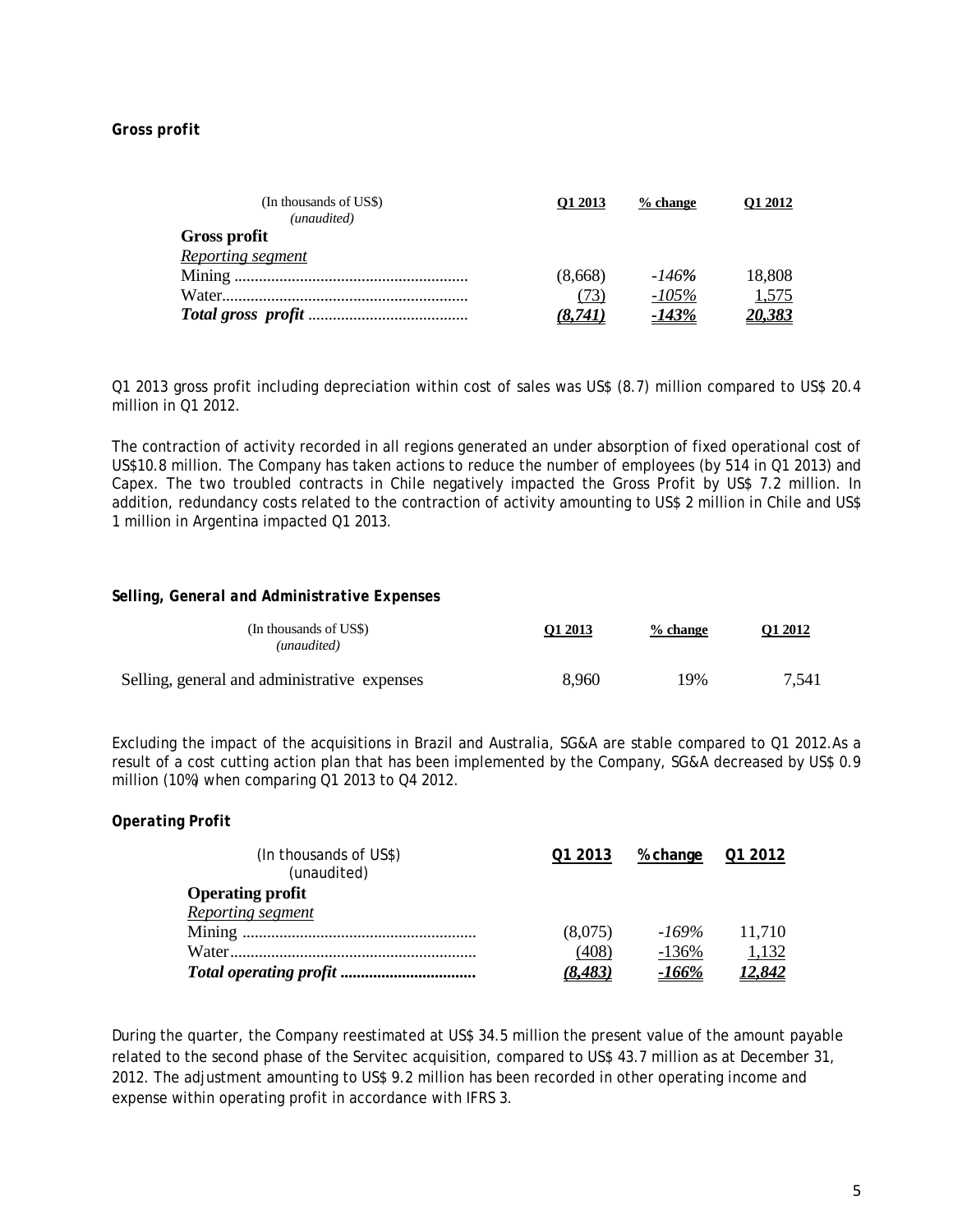## *Financial position*

The following table provides a summary of the Company's cash flows for Q1 2013 and Q1 2012:

| (In thousands of US\$)                                             | Q1 2013 | Q1 2012  |
|--------------------------------------------------------------------|---------|----------|
| Cash generated from operations before working capital requirements | (7,036) | 21,315   |
| Working capital requirements, interest and tax                     | 3,645   | (21,208) |
| Net cash flow from operating activities                            | (3,391) | 107      |
| Purchase of equipment in cash                                      | (3,571) | (8,629)  |
| Net cash used in investing activities                              | (3,571) | (8,629)  |
| Proceeds from credit facilities, net                               | 3,785   | 10,119   |
| Acquisition of treasury shares                                     | (1,005) | (1,917)  |
| Dividends paid                                                     |         | (2,125)  |
| Net cash from financing activities                                 | 2,780   | (6,077)  |
| Exchange differences                                               | (880)   | 1,175    |
| Variation in cash and cash equivalents                             | (6,805) | (3, 495) |

For the three month period ended March 31, 2013, cash used in operations before changes in operating assets and liabilities amounted to US\$ 7.0 million in Q1 2013 compared to US\$ 21.3 million of cash generated during the same period a year ago.

After working capital requirements, interest and income tax paid, the net cash used in operations was US\$ 3.4 million in Q1 2013 compared to nil in Q1 2012.

During the period, the Company acquired operating equipment for US\$ 3.6 million in cash. This compares to a total of US\$ 8.6 million in cash purchases during Q1 2012.

As of March 31, 2013, cash and cash equivalents totaled US\$ 29.1 million compared to US\$ 35.9 million as at December 31, 2012. Cash and cash equivalents are held at or invested within top tier financial institutions.

On March 31, 2013, financial debts and equivalents amounted to US\$ 168.7 million (US\$ 175.0 million as at December 31, 2012). The financial debt also includes the present value of the consideration payable in 2015 for the acquisition of the remaining shares of Servitec totaling US\$ 34.5 million.

As at March 31, 2013, the maturity of the financial debt (borrowing and other financial debts) can be analyzed as follows (in thousands of US\$):

| <b>Maturity</b> | Less than<br>one year | <b>Between one</b><br>and five years | More than<br>five years | Total   |
|-----------------|-----------------------|--------------------------------------|-------------------------|---------|
|                 | 29,072                |                                      | $\frac{1}{2}$           | 29,072  |
|                 | 7,890                 |                                      |                         | 7,890   |
|                 | 21,248                | 61,829                               |                         | 83,077  |
|                 | 9,272                 | 4.208                                |                         | 13,480  |
|                 | 67.482                | 66,037                               |                         | 133.519 |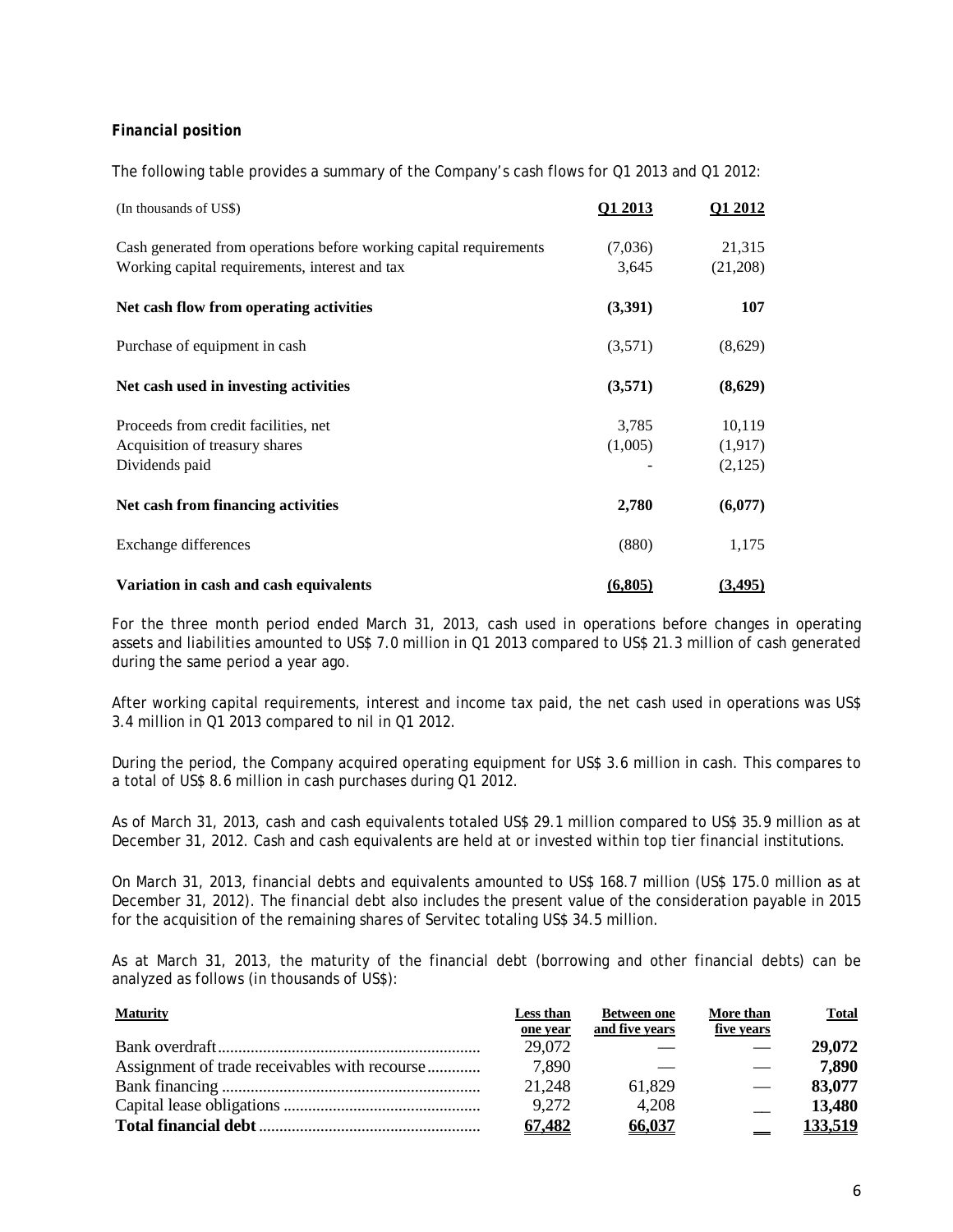Assignment of trade receivables with recourse, which is presented in the table above as "less than one year", is backed by trade receivables and can be renewed as necessary. The Company has used and unused short-term credit facilities of US\$ 107.7 million available as at March 31, 2013 (US\$ 106 million as at December 31, 2012), corresponding to bank overdrafts and the assignment of trade receivables. US\$ 37.0 million has been drawn down as at March 31, 2013.

As at March 31, 2013, the net debt amounted to US\$ 140.0 million. The ratio of debt (net of cash) to shareholders' equity increased to 0.65 from 0.62 as at December 31, 2012 mainly as a result of the Servitec and JND acquisitions.

Bank guarantees as at March 31, 2013, totaled US\$ 17.7 million compared to US\$ 22.8 million as at December 31, 2012.

Current economic conditions make forecasting difficult, and there is the possibility that the Company's actual operating performance during the coming year may be different from expectations. Based on internal forecasts and projections that take into account reasonably possible changes in the Company's operating performance, the Company believes that it has adequate financial resources to continue in operation and meet its financial commitments (mainly related to debt service obligations) for a period of at least twelve months.

#### **Currency exchange rates**

The exchange rates for the periods under review are provided in the Management's Discussion and Analysis of Q1 2013.

#### **Outlook**

The Company's business strategy is to reinforce its existing platform and to develop and optimize the services it offers across geographical regions and industry segments. Foraco expects to continue to execute its strategy through a combination of organic growth and development and acquisitions of complementary businesses in the drilling services industry.

#### **Conference call and webcast**

On May 7, 2013, Company Management will conduct a conference call at 10:00 am ET to review the financial results. The call will be hosted by Daniel Simoncini, Chairman and CEO, and Jean-Pierre Charmensat, Vice-CEO and CFO.

You can join the call by dialing 1-888-231-8191 or 647-427-7450. You will be put on hold until the conference call begins. A live audio webcast of the conference call will also be available through <http://www.newswire.ca/en/webcast/detail/1155423/1261547> or on our [website.](http://www.foraco.com/index.php/investors/events-a-earnings-calendar)

An archived replay of the webcast will be available for 90 days.